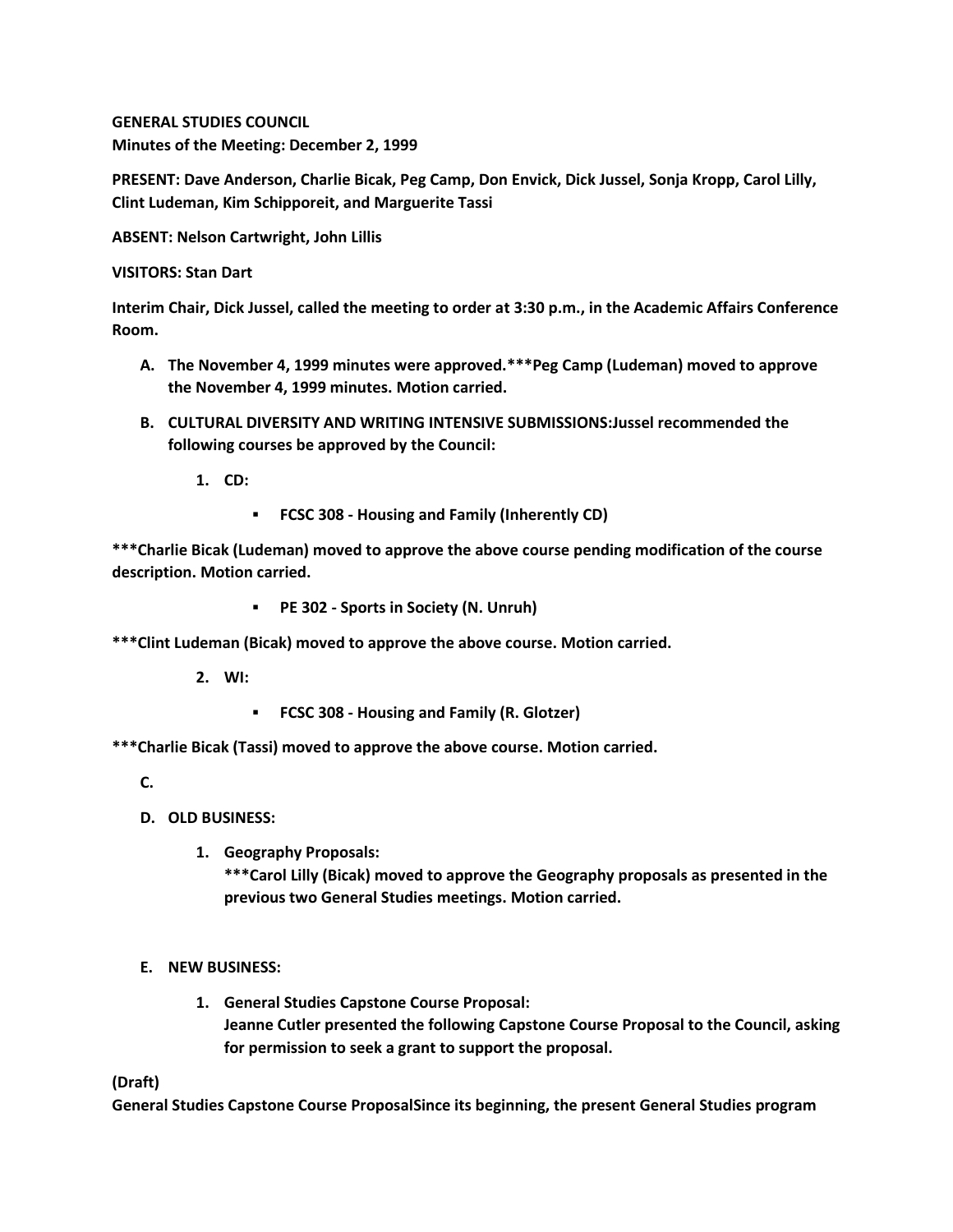**has included an undeveloped capstone course. This writing intensive, interdisciplinary course would consist of a student's writing a single revised paper that draws together material from multiple perspectives to solve a problem proposed by the faculty in the student's major discipline. It would be an independent learning project carried out entirely on-line, using CourseInfo and email, and be open to any registered student who has successfully completed General Studies in at least three perspectives and declared a major. This proposal is an attempt to develop a pilot capstone course in a way that would facilitate acquiring grant money to help establish the pilot course and test it over a three year interval.**

**Objective:**

- **provide a means to integrate learning from several GS perspectives to solve a problem in the student's major academic area and confirm his or her Liberal Education experience.**
- **provide a means for transfer students to use their GS classes being transferred to UNK and earn UNK credit using a web based format. (It would be open to students at other institutions having articulation agreements with UNK for the General Studies courses taken.)**
- **provide easy access for a wide range of students, whether on the UNK campus or not**
- **provide a means of assessing student learning in the GS program that would provide information to improve the General Studies program, and satisfy North Central\* assessment requirements**

**Method:Appoint a coordinator for the capstone course, who would update CourseInfo, interface between the students and faculty, and keep students on deadlines. (.5 FTE, maybe a graduate assistant)**

**Identify faculty who would serve as evaluators for a stipend, maybe graduate assistants.**

**Representatives from all colleges draw up a list of problems for the semester to be addressed by students choosing the GS capstone course.**

**Registered students find the topic from their area on the web, write an abstract of their solution identifying the GS courses that they had taken and the material from those courses being used to address the problem, and submit it in email to the coordinator.**

**The coordinator would send the proposal to the appropriate faculty member who would reply with comments to the student. The student would work closely with the faculty member using email to produce a paper clearly presenting his/her ideas documented with material from the GS courses already taken, not new research.**

**Using the resources of CourseInfo, students would read each others papers and collaborate in the writing process.**

**A team of faculty members would evaluate all papers, assigning a grade for the student and supplying evaluation to the General Studies Council to be used to upgrade the General Studies program.**